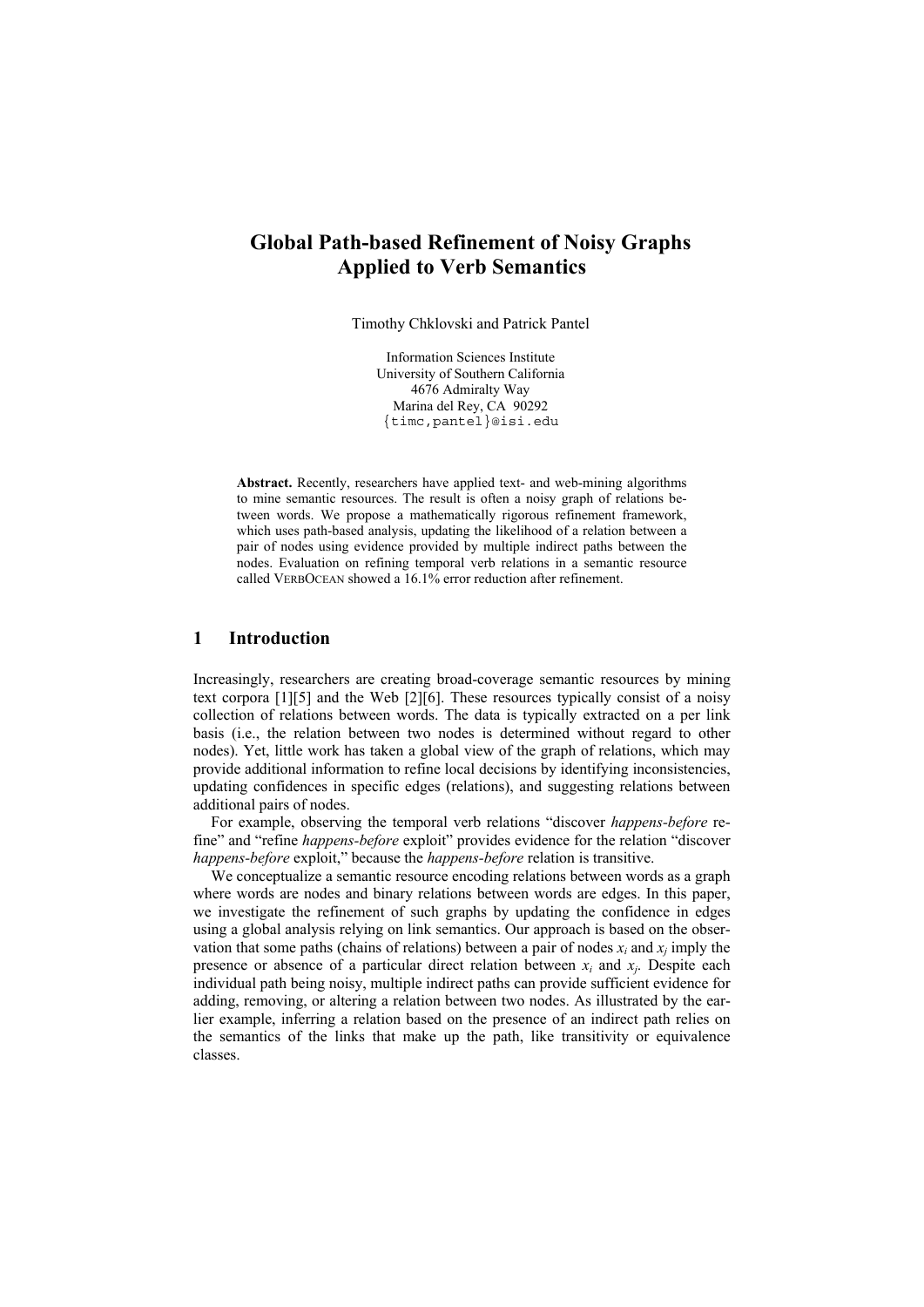As an evaluation and a sample practical application, we apply our refinement framework to the task of refining the temporal precedence relations in VERBOCEAN, a broad-coverage noisy network of semantic relations between verbs extracted by mining the Web [2]. Examples of new edges discovered (added) by applying the framework include: "ascertain *happens-before* evaluate", "approve *happens-before* back", "coat *happens-before* bake", "plan *happens-before* complete", and "interrogate *happens-before* extradite".

Examples of edges that are removed by applying our framework include: "induce *happens-before* treat", "warm *happens-before* heat", "halve *happens-before* slice", and "fly *happens-before* operate".

Experiments show that our framework is particularly good at filtering out the incorrect temporal relations in VERBOCEAN. Removing incorrect relations is particularly important for inference systems.

# **2 VERBOCEAN**

We apply our path-based refinement framework to VERBOCEAN [2], a web-extracted lexical semantics resource with potential applications to a variety of natural language tasks such as question answering, information retrieval, document summarization, and machine translation. VERBOCEAN is a graph of semantic relations between verbs, with 3,477 verbs (nodes) and 22,306 relations (edges). Although the framework applies whenever some paths through the graph imply presence or absence of a relation, for the evaluation we focus on the *temporal precedence* relation in VERBOCEAN, and, in an ancillary role, on the *similarity* relation. Senses are not discriminated and an edge indicates that the relation is believed to hold between some senses of the verbs in this relation.

The five semantic relations present in VERBOCEAN are presented in Table 1. *Temporal precedence (happens-before)* is a transitive asymmetric temporal relation between verbs. *Similarity* is a relation that suggests two nodes are likely to be in the same equivalence class, although polysemy makes it only weakly transitive.

In VERBOCEAN, asymmetric relations between two nodes are enforced to be unidirectional (i.e., presence of an edge  $x_i$  happens-before  $x_i$  guarantees absence of an edge  $x_i$  *happens-before*  $x_i$ ). Larger, inconsistent loops are possible, however, as extraction is strictly local. Taking advantage of the global picture to refine the edges of the graph can improve quality of the resource, helping performance of any algorithms or applications that rely on the resource.

# **3 Global Refinement**

Our approach relies on a global view of the graph to refine a relation between a given pair of nodes  $x_i$  and  $x_j$ , based on multiple indirect paths between the two nodes. The analysis processes triples  $\langle x_i, r, x \rangle$  for the relation *r* to output *r*, its opposite (which we will denote *q*), or *neither*. The opposite of *happens-before* is the same relation in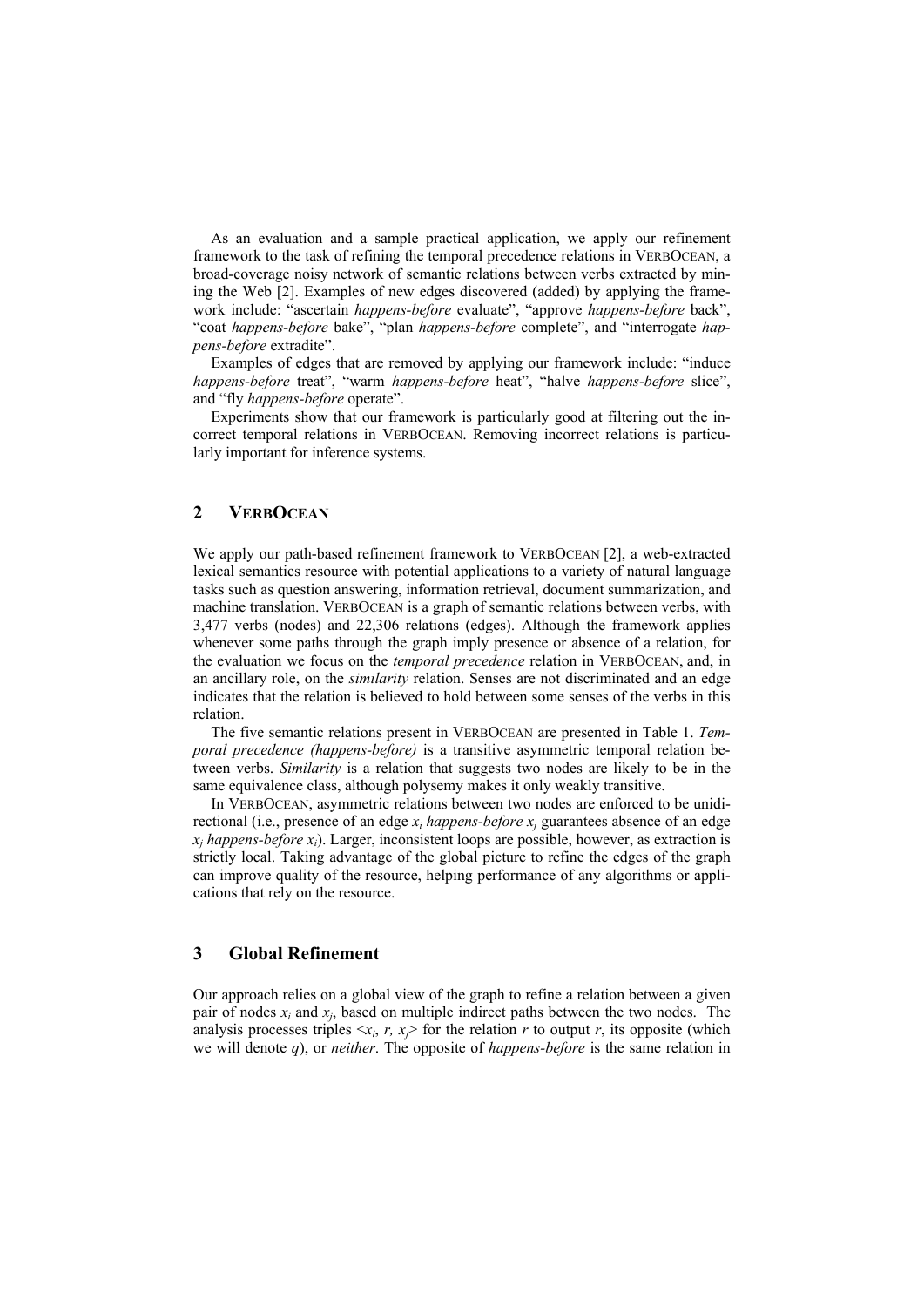| Semantic Relation   | Example                 | Transitive | Symmetric | # in VERBOCEAN |
|---------------------|-------------------------|------------|-----------|----------------|
| temporal precedence | marrow::divorce         |            | N         | 4.205          |
| similarity          | produce :: create       |            |           | 11,515         |
| strength            | wound $\therefore$ kill |            | N         | 4,220          |
| antonymy            | open::close             | N          |           | 1,973          |
| enablement          | $\mathit{fight}$ : win  |            | N         | 393            |

**Table 1**. Types, examples and frequencies of 22,306 semantic relations in VERBOCEAN.

the reverse direction (*happens-after*). The refinement is based on evidence provided by indirect paths, over a probabilistic representation of the graph.

Section 3.1 introduces the steps of the refinement, Section 3.2 details which paths are used as evidence, and Section 3.3 derives the statistical model used for combining evidence from multiple unreliable paths.

### **3.1 Overview of the refinement algorithm**

We first introduce some notation. Let  $R_{i,j}$  denote the event that the relation  $r$  is present between nodes  $x_i$  and  $x_j$  in the original graph – i.e., the graph indicates (perhaps spuriously) the presence of the relation *r* between  $x_i$  and  $x_j$ . Let  $r_{i,j}$  denote the relation *r* actually holding between  $x_i$  and  $x_j$ . Let  $\psi_{i,j}$  denote an acyclic path from  $x_i$  to  $x_j$  of (possibly distinct) relations  ${R_{i,i+1}$   $R_{i-1,i}}$ . For example, the path " $x_1$  *similar*  $x_2$  *happensbefore*  $x_3$ " can be denoted  $\psi_{1,3}$ . If the edges of  $\psi_{i,j}$  indicate the relation *r* between the nodes  $x_i$  and  $x_j$ , we say that  $\psi_{i,j}$  *indicates*  $r_{i,j}$ .

Given a triple  $\langle x_i, r, x_j \rangle$ , we identify the set  $\Psi_r^{full}$  of all paths  $\psi_{i,j}$  such that  $\psi_{i,j}$  indicates  $r_{i,j}$  and  $\psi_{i,j}$ 's sequence of relations  $\{R_{i,i+1} \dots R_{j-1,j}\}$  matches one of the allowed sequences. That is, we only consider certain *path types*. The restriction on types of paths considered is introduced because identifying and processing all possible paths indicating  $r_{i,j}$  is too demanding computationally in a large non-sparse graph. The path types considered are detailed in Section 3.2. Note that the intermediate nodes of paths can range over the entire graph.

For each  $\psi_{i,j}$  in the above set  $\Psi_r^{full}$ , we compute the estimated probability that  $r_{i,j}$ holds given the observation of (relations that make up)  $\psi_{ij}$ . Each edge in the input graph is treated as a probabilistic one, with probabilities  $P(r_{i,j})$  and  $P(r_{i,j}|R_{i,j})$  estimated from human judgments on a representative sample. Generally, longer paths and paths made up of less reliable edges will have lower probabilities. Section 3.3 presents the full model for estimating these probabilities.

Next, we form the set  $\Psi_r$  by selecting from  $\Psi_r^{full}$  only the paths which have no common intermediate nodes. This is done greedily, processing all paths in *Ψ<sup>r</sup> full* in order of decreasing score, placing each in *Ψr* iff it does not share any intermediate nodes with any path already in *Ψr*. This is done to avoid double-counting the available evidence in our framework, which operates assuming conditional independence of paths.

Next, we compute  $P(r_{i,j} | \Psi_r)$ , the probability of  $r_{i,j}$  given the evidence provided by the paths in *Ψr*. The model for computing this is described in Section 3.3. Similarly,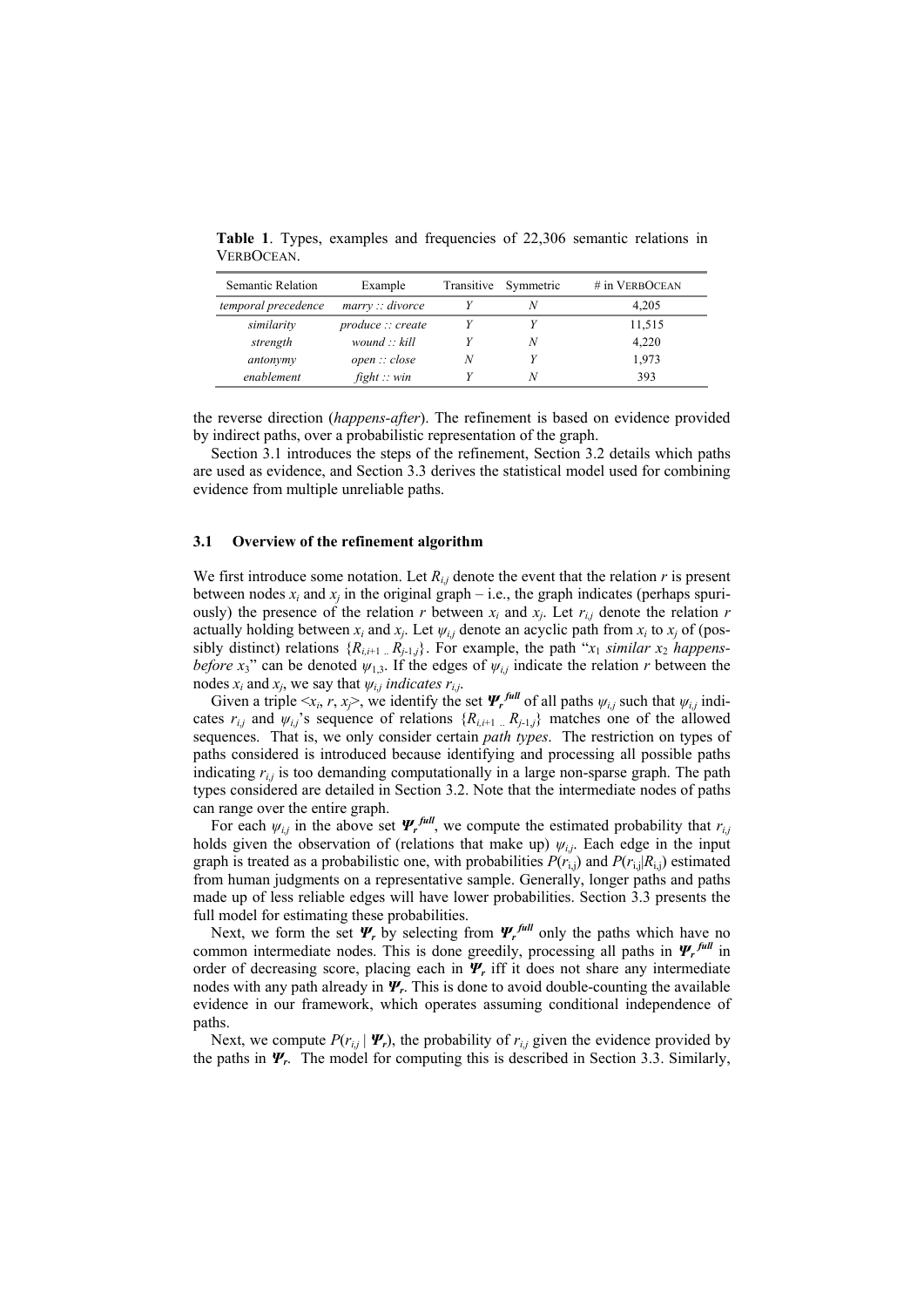*Ψ*<sub>*q*</sub> and *P*( $q_{i,j}$  |  $\Psi_q$ ) are computed for  $q_{i,j}$ , the opposite of  $r_{i,j}$ . Next, the evidence for *r* and *q* are reconciled by computing  $P(r_{i,j} | \Psi_r, \Psi_q)$  and, similarly,  $P(q_{i,j} | \Psi_r, \Psi_q)$ .

Finally, the more probable of the two relations  $r_{i,j}$  and  $q_{i,j}$  is output if its probability exceeds a threshold value  $P_{min}$  (i.e.,  $r_{i,j}$  is output if  $P(r_{i,j} | \Psi_r, \Psi_q) > P(q_{i,j} | \Psi_r, \Psi_q)$  and  $P(r_{i,j} | \Psi_r, \Psi_q) > P_{min}$ . In Section 4.2, we experiment with varying values of  $P_{min}$ .

### **3.2 Paths considered**

The enabling observation behind our approach is that in a graph in which edges have certain properties such as transitivity, some paths *Ψi,j* indicate the presence of a relation between the first node  $x_i$  and the last node  $x_j$ . In the paths we consider, we rely on two kinds of inferences: transitivity and equivalence. Also, we do not consider very long paths, as they tend to become unreliable due to accumulation of chance of false detection of each edge and sense drift in each intermediate node. The set of paths to consider was not rigorously motivated. Rather, we aimed to cover some common cases. Refining the sets of paths is a possible fruitful direction for future work.

For the presence of *happens-before*, a transitive asymmetric relation, we considered all 11 path types of length 3 or less which imply *happens-before* between the end nodes based on transitivity and equivalence:

| "happens-before"                   | "similar, similar, happens-before"               |
|------------------------------------|--------------------------------------------------|
| "happens-before, similar"          | "happens-before, happens-before, similar"        |
| "similar, happens-before"          | "similar, happens-before, happens-before"        |
| "happens-before, happens-before"   | "happens-before, similar, happens-before"        |
| "happens-before, similar, similar" | "happens-before, happens-before, happens-before" |
| "similar, happens-before, similar" |                                                  |

#### **3.3 Statistical model for combining evidence**

This section presents a rigorous derivation of the probabilistic model for computing and combining probabilities with which indirect paths indicate a given edge.

#### **3.3.1 Estimating from a single path**

We first derive probability of  $r_{1,n}$  given single path  $\psi_{1,n}$ :

$$
P(r_{1,n} \,|\, \psi_{1,n})
$$

If n is 2, i.e.  $\psi_{1,n}$  has only one edge  $R_{1,2}$ , we have simply the probability that the edge actually holds given its presence in the graph:

$$
P(r_{1,2} | \psi_{1,2}) = P(r_{1,2} | R_{1,2})
$$
\n(1)

Otherwise,  $\psi_{1,n}$  has intermediate nodes, in which case  $P(r_{1,n} | \psi_{1,n})$  can be estimated as follows:

$$
P(r_{1,n} | V_{1,n}) = P(r_{1,n} | R_{1,2},...,R_{n-1,n}) = P(r_{1,n} | R_{1,2},...,R_{n-1,n},r_{1,2},...,r_{n-1,n})P(r_{1,2},...,r_{n-1,n} | R_{1,2},...,R_{n-1,n}) + P(r_{1,n} | R_{1,2},...,R_{n-1,n})P(-r_{1,2},...,r_{n-1,n})P(-r_{1,2},...,r_{n-1,n})
$$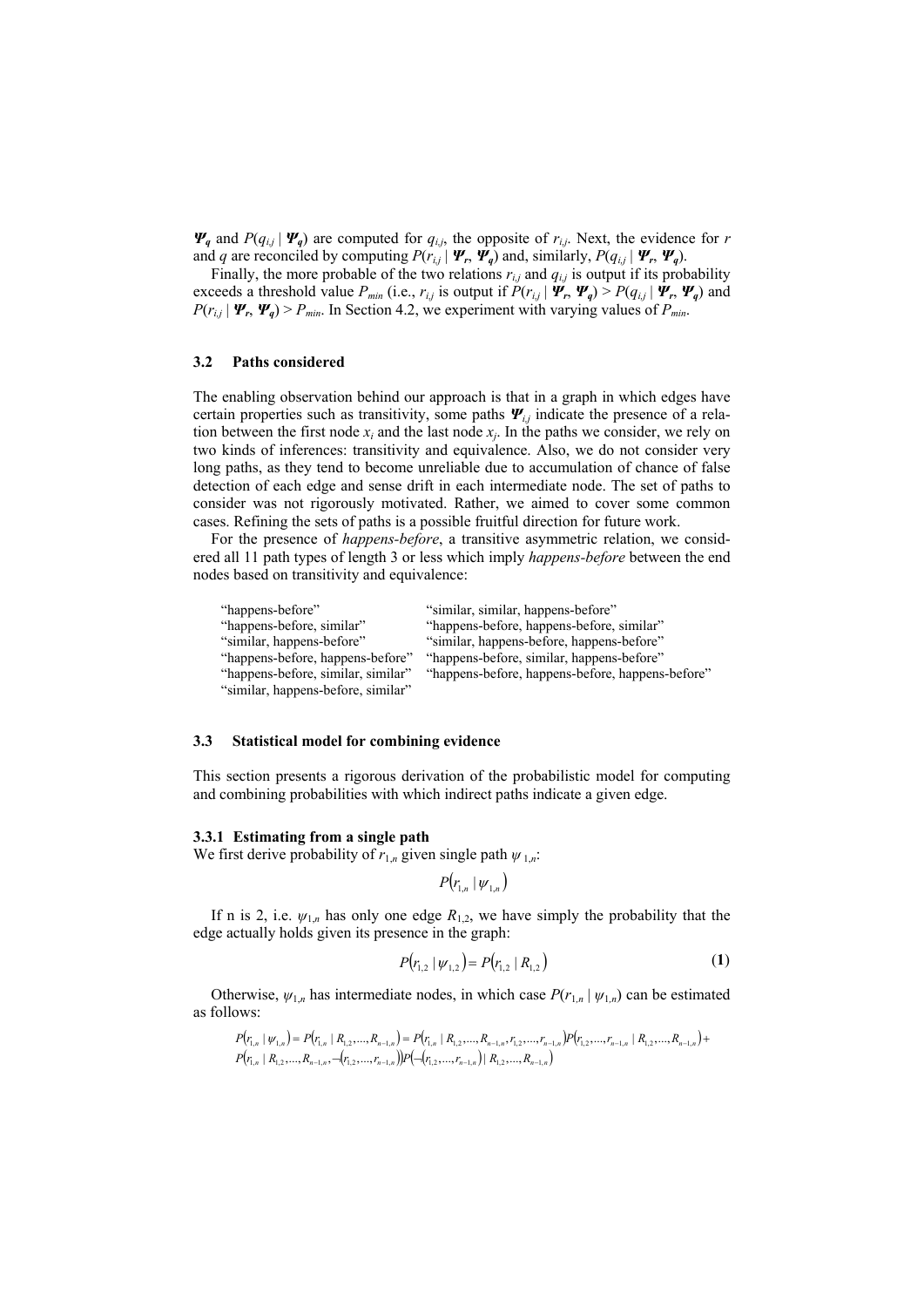Because  $r_{1,n}$  is conditionally independent from  $R_{i,i+1}$  given  $r_{i,i+1}$  or  $\neg r_{i,i+1}$ , we can simplify:

$$
P(r_{1,n} | V_{1,n}) = P(r_{1,n} | r_{1,2},...,r_{n-1,n}) P(r_{1,2},...,r_{n-1,n} | R_{1,2},...,R_{n-1,n}) +
$$
  

$$
P(r_{1,n} | -(r_{1,2},...,r_{n-1,n})) P(-(r_{1,2},...,r_{n-1,n}) | R_{1,2},...,R_{n-1,n})
$$

Assuming independence of a given relation  $r_{i,i+1}$  from all edges in  $\psi_{1,n}$  except for the edge  $R_{i,i+1}$  yields:

$$
P(r_{1,n} | \psi_{1,n}) = P(r_{1,n} | r_{1,2},..., r_{n-1,n}) \prod_{i=1..n-1} P(r_{i,i+1} | R_{i,i+1}) + P(r_{1,n} | -(r_{1,2},..., r_{n-1,n})) (1 - \prod_{i=1..n-1} P(r_{i,i+1} | R_{i,i+1}))
$$

Let *P<sub>match</sub>* denote the probability that there is no significant shift in meaning at a given intermediate node. Then, assume that path  $r_{1,2}, \ldots, r_{n-1,n}$  indicates  $r_{1,n}$  iff the meanings at  $n - 2$  intermediate nodes match:

$$
P(r_{1,n} | r_{1,2},..., r_{n-1,n}) = P_{match}^{n-2}
$$

Also, when one or more of the relations  $r_{i,i+1}$  do not hold, nothing is generally implied<sup>1</sup> about  $r_{1,n}$ , thus

$$
P(r_{1,n} | -(r_{1,2},...,r_{n-1,n})) = P(r_{1,n})
$$

Plugging these in, we have:

$$
P(r_{i,n} | \psi_{1,n}) = P_{\text{match}}^{n-2} \prod_{i=1, n-1} P(r_{i,i+1} | R_{i,i+1}) + P(r_{i,n}) \left(1 - P_{\text{match}}^{n-2} \prod_{i=1, n-1} P(r_{i,i+1} | R_{i,i+1})\right)
$$

which can be rewritten as:

$$
P(r_{1,n} | \psi_{1,n}) = P(r_{1,n}) + (1 - P(r_{1,n}))P_{match}^{n-2} \prod_{i=1,n-1} P(r_{i,i+1} | R_{i,i+1})
$$
 (2)

where the prior  $P(r_{1,n})$  and the conditional  $P(r_{i,i+1} | R_{i,i+1})$  can be estimated empirically by manually tagging the relations  $R_{i,j}$  in a graph as correct or incorrect:  $P(r_{1,n})$  is the probability that an edge will be labeled with relation *r* by a human judge, and  $P(r_{i,i+1} | R_{i,i+1})$  is the precision with which the system could identify *R*. While  $P_{match}$ can be estimated empirically we have not done so. We experimentally set  $P_{match} = 0.9$ .

#### **3.3.2 Combining estimates from multiple paths**

In this subsection we derive an estimate of the validity of inferring  $r_{1,n}$  given the set *Ψ*<sub>*r*</sub> of *m* paths  $ψ_{1,n}$ <sup>1</sup>,  $ψ_{1,n}$ <sup>2</sup>, …,  $ψ_{1,n}$ <sup>*m*</sup>:

$$
P(r_{1,n} | \psi_{1,n}^1, \psi_{1,n}^2, ..., \psi_{1,n}^m)
$$
 (3)

In the case of zero paths, we use simply  $P(r_{1n})=P(r)$ , the probability of observing *r* between a pair of nodes from a sample set with no additional evidence. The case of one path has been treated in the previous section. In the case of multiple paths, we

 <sup>1</sup> This is not the case for paths in which the value of one edge, given the other edges, is correlated with the value of the end-to-end relation. The exception does not apply for happens-before edges if there are other happens-before edges in the path, nor does it ever apply for any similar edges.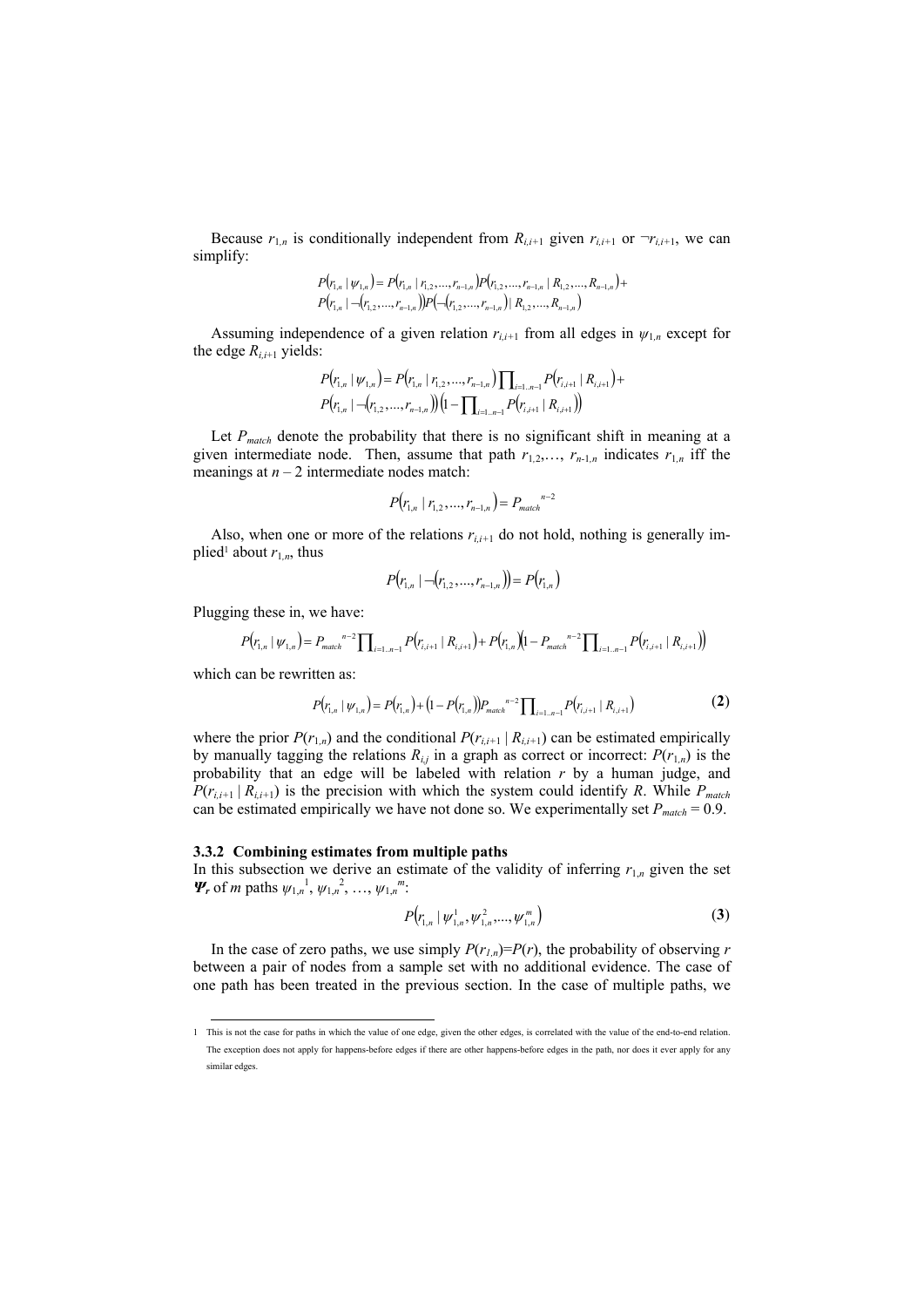derive the expression as follows (omitting for convenience subscripts on paths, and distinguishing them by their superscripts). We assume conditional independence of any two paths  $\psi^k$  and  $\psi^l$  given *r* or  $\neg r$ . Using Bayes' rule yields<sup>2</sup>:

$$
P(r_{1,n} | \psi^1, ..., \psi^m) = \frac{P(r)P(\psi^1, ..., \psi^m | r)}{P(\psi^1, ..., \psi^m)} = \frac{P(r)\prod_{k=1...m}P(\psi^k | r)}{P(\psi^1, ..., \psi^m)}
$$
(4)

The above denominator can be rewritten as:

$$
P(\psi^1, ..., \psi^m) = P(r)P(\psi^1, ..., \psi^m \mid r) + P(-r)P(\psi^1, ..., \psi^m \mid \neg r) =
$$
  
\n
$$
P(r)\prod_{k=1..m} P(\psi^k \mid r) + P(-r)\prod_{k=1..m} P(\psi^k \mid \neg r)
$$
\n(5)

Using Bayes' rule again, the expressions in the above products can be rewritten as follows:

$$
P(\psi^k \mid r) = \frac{P(r \mid \psi^k) P(\psi^k)}{P(r)}
$$
(6)

$$
P(\psi^k \mid -r) = \frac{P(-r \mid \psi^k) P(\psi^k)}{P(-r)} = \frac{(1 - P(r \mid \psi^k)) P(\psi^k)}{1 - P(r)} \tag{7}
$$

Substituting into Eq. 5 the Eqs. 6 and 7 yields:

$$
P(\psi^1, ..., \psi^m) = P(r) \prod_{k=1,m} P(\psi^k | r) + P(-r) \prod_{k=1,m} P(\psi^k | -r) = P(r) \prod_{k=1,m} \left( \frac{P(r | \psi^k) P(\psi^k)}{P(r)} \right) + (1 - P(r)) \prod_{k=1,m} \left( \frac{(1 - P(r | \psi^k)) P(\psi^k)}{1 - P(r)} \right) = \prod_{k=1,m} P(\psi^k) \times \left( \frac{\prod_{k=1,m} P(r | \psi^k)}{(P(r))^{m-1}} + \frac{\prod_{k=1,m} (1 - P(r | \psi^k))}{(1 - P(r))^{m-1}} \right)
$$

Using the above for the denominator of Eq. 4, using Eq. 6 in the numerator of Eq. 4, and simplifying, we have:

$$
P(r \mid \psi^1, ..., \psi^m) = \frac{P(r)\prod_{k=1...m} P(\psi^k \mid r)}{P(\psi^1, ..., \psi^m)} = \frac{\frac{\prod\limits_{k=1...m} P(r \mid \psi^k)}{(P(r))^{m-1}}}{\prod\limits_{k=1...m} P(r \mid \psi^k) \prod\limits_{k=1...m} (1 - P(r \mid \psi^k))}
$$

which can be rewritten as

$$
P(r | \psi^1, ..., \psi^m) = \frac{\prod_{k=1,m} P(r | \psi^k)}{\prod_{k=1,m} P(r | \psi^k) + \left(\frac{P(r)}{1 - P(r)}\right)^{m-1} \prod_{k=1,m} (1 - P(r | \psi^k))}
$$
(8)

where  $P(r | \psi^k)$  is as in Eq. 2 and  $P(r)$  can be estimated empirically.

 <sup>2</sup> Here and afterward, the denominators must be non-zero; they are always so when we apply this model.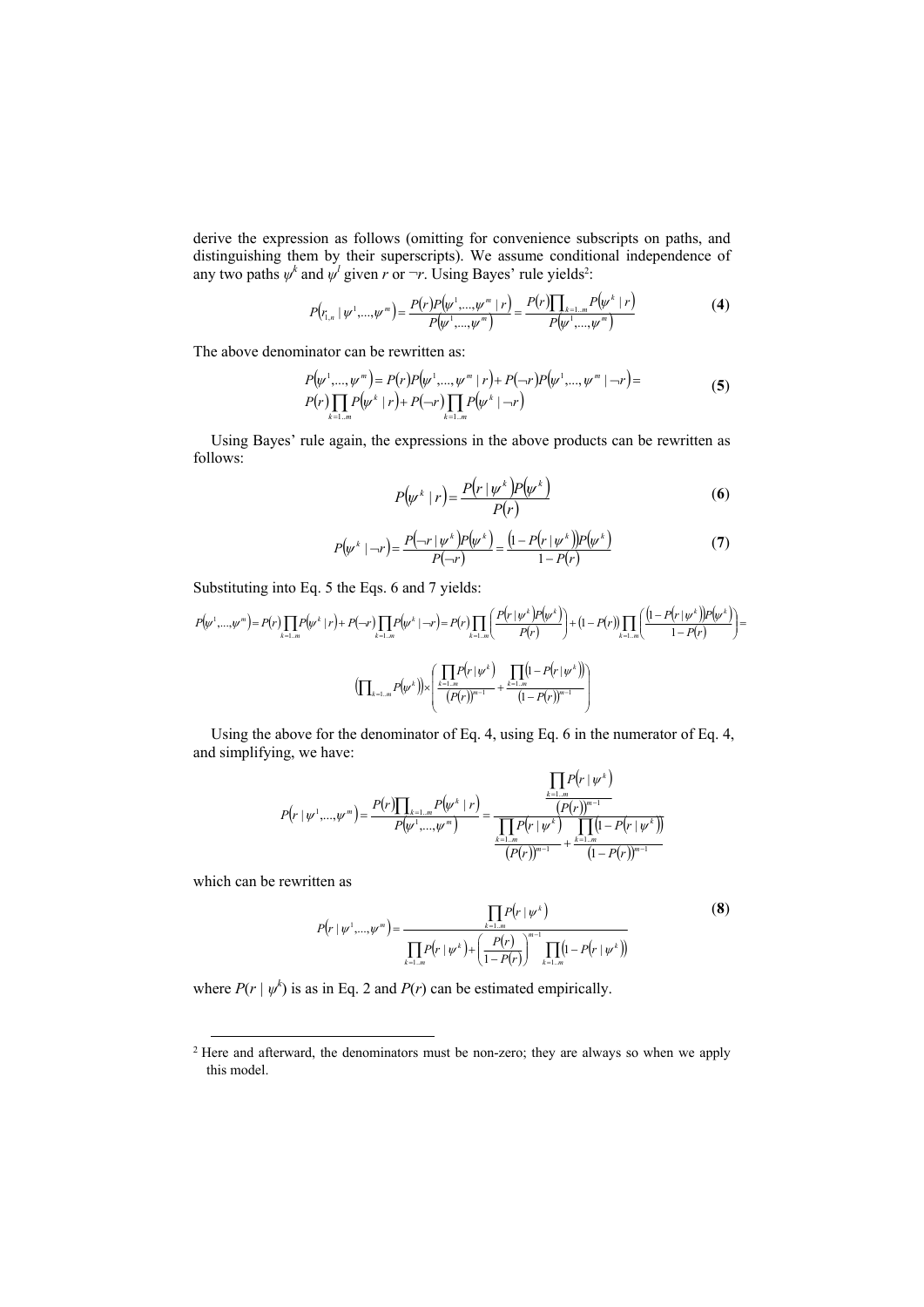## **3.3.3 Estimating from supporting and opposing paths**

Recall that *q* denotes the opposite of *r*. The previous section has shown how to compute  $P(r | \Psi_r)$  and, similarly,  $P(q | \Psi_q)$ . We now derive how to estimate *r* given both Ψ*r*, Ψ*q*:

$$
P(r | \Psi_r, \Psi_q) \tag{9}
$$

We assume that *r* and *q* are disjoint,  $P(r,q) = P(r|q) = P(q|r) = 0$ . We also assume that *q* is conditionally independent from  $\Psi_r$  given  $\neg r$ , i.e.,

$$
P(q \mid \neg r, \Psi_r) = P(q \mid \neg r) \text{ and } P(q \mid \neg r, \Psi_r, \Psi_q) = P(q \mid \neg r, \Psi_q), \text{ and similarly}
$$

$$
P(r \mid \neg q, \Psi_q) = P(r \mid \neg q) \text{ and } P(r \mid \neg q, \Psi_r, \Psi_q) = P(r \mid \neg q, \Psi_r)
$$

We proceed by deriving the following, each consequent relying on the previous result:

LEMMA 1:  $P(q | \neg r)$ , in Eq. 10 LEMMA 2:  $P(\neg q | \Psi_r)$ , in Eq. 12 LEMMA 3:  $P(r | \neg q, \Psi_r)$  and  $P(q | \neg r, \Psi_q)$ , in Eqs. 13 and 14 THEOREM 1:  $P(r | \Psi_r, \Psi_q)$ , in Eq. 18.

**LEMMA 1**. From  $P(r | q) = 0$ , we observe:

$$
P(q) = P(r)P(q | r) + P(\neg r)P(q | \neg r) = P(\neg r)P(q | \neg r)
$$

Solving for  $P(q | \neg r)$ , we obtain:

$$
P(q \mid \neg r) = \frac{P(q)}{P(\neg r)}\tag{10}
$$

**LEMMA 2**. Using an approach similar to that of Lemma 1 and noting that  $P(q | r, \Psi r)$  $= P(q | r) = 0$  yields:

$$
P(q | \Psi_r) = P(r | \Psi_r) P(q | r, \Psi_r) + P(\neg r | \Psi_r) P(q | \neg r, \Psi_r) = 0 + P(\neg r | \Psi_r) P(q | \neg r, \Psi_r)
$$

Invoking the assumption  $P(q | \neg r, \Psi_r) = P(q | \neg r)$ , we can simplify:

$$
P(q | \Psi_r) = P(\neg r | \Psi_r) P(q | \neg r)
$$

Substituting the result of Lemma 1 (Eq. 10) into the above yields:

$$
P(q \mid \Psi_r) = \frac{P(\neg r \mid \Psi_r)P(q)}{P(\neg r)}
$$
\n
$$
(11)
$$

And thus

$$
P(\neg q \mid \Psi_r) = \frac{P(\neg r) - P(\neg r \mid \Psi_r)P(q)}{P(\neg r)}
$$
\n(12)

**LEMMA 3. We derive P(r**  $| \neg q, \Psi r$ **), using P(** $\neg q | r, \Psi r$ **) = 1:** 

$$
P(r \mid \neg q, \Psi_r) = \frac{P(r, \neg q, \Psi_r)}{P(\neg q, \Psi_r)} = \frac{P(r, \neg q \mid \Psi_r) P(\Psi_r)}{P(\neg q \mid \Psi_r) P(\Psi_r)} = \frac{P(r, \neg q \mid \Psi_r)}{P(\neg q \mid \Psi_r)} = \frac{P(r \mid \Psi_r)}{P(\neg q \mid \Psi_r)}
$$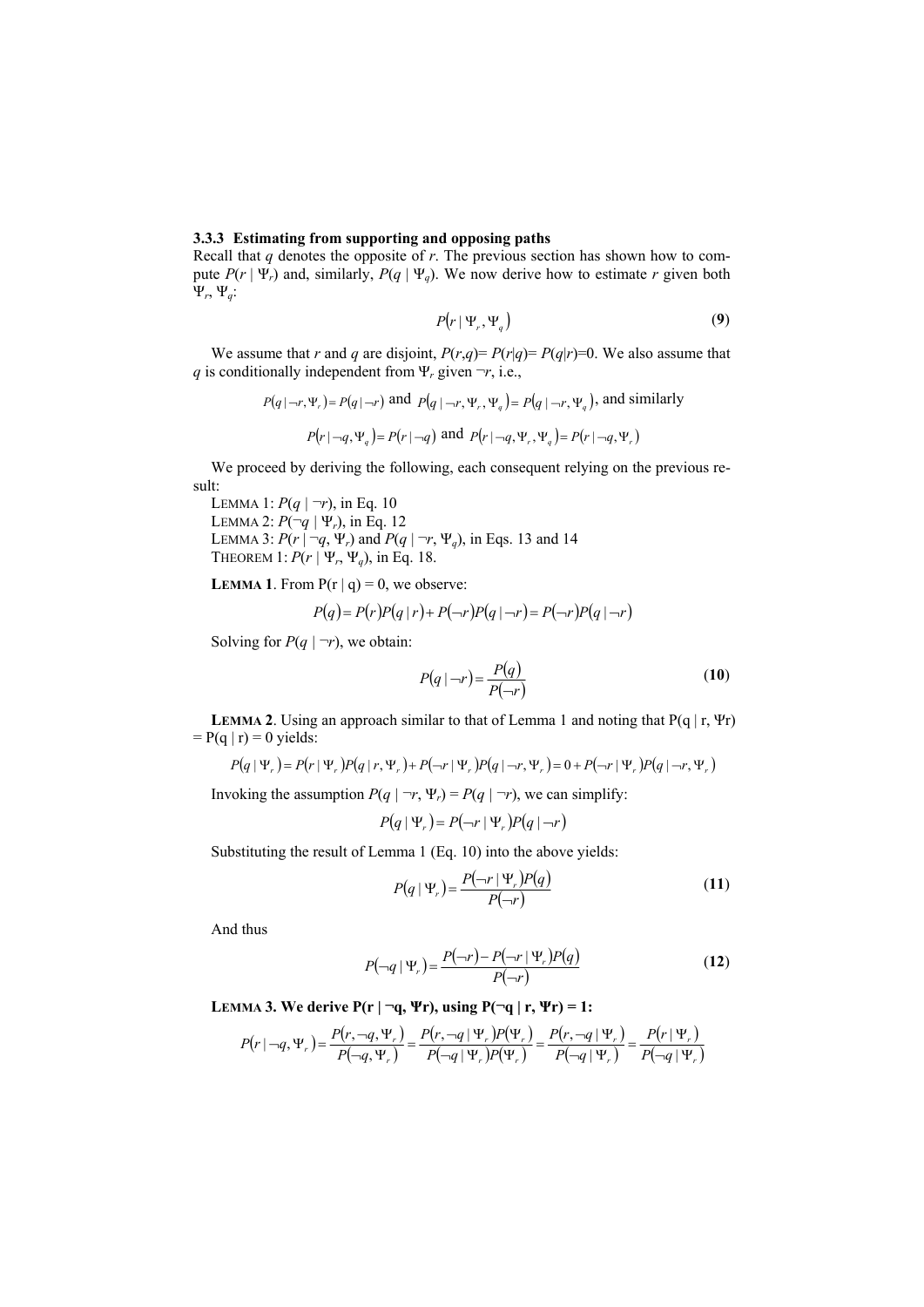Substituting the result of Lemma 2 (Eq. 12) into the above yields:

$$
P(r \mid \neg q, \Psi_r) = \frac{P(\neg r)P(r \mid \Psi_r)}{P(\neg r) - P(\neg r \mid \Psi_r)P(q)}
$$
(13)

Similarly,

$$
P(q \mid -r, \Psi_q) = \frac{P(\neg q)P(q \mid \Psi_q)}{P(\neg q) - P(\neg q \mid \Psi_q)P(r)}
$$
(14)

**THEOREM 3.**

$$
P(r | \Psi_r, \Psi_q) = \frac{P(\neg r)P(r | \Psi_r)P(\neg q | \Psi_q)}{(1 - P(r))(1 - P(q)) - (P(r | \Psi_r) - P(r))(P(q | \Psi_q) - P(q))}
$$

 $P(r | \Psi_r, \Psi_q)$  can be derived using the above Lemmas, as follows:

$$
P(r | \Psi_r, \Psi_q) = P(q | \Psi_r, \Psi_q) P(r | q, \Psi_r, \Psi_q) + P(\neg q | \Psi_r, \Psi_q) P(r | \neg q, \Psi_r, \Psi_q)
$$

The assumption  $P(r | q) = 0$  implies  $P(r | q, \Psi_r, \Psi_q) = 0$ . Also, since *r* is conditionally independent of  $\Psi_q$  given  $\neg q$ , we have  $P(r \mid \neg q, \Psi_r, \Psi_q) = P(r \mid \neg q, \Psi_r)$ . Thus, we can simplify:

$$
P(r | \Psi_r, \Psi_q) = P(-q | \Psi_r, \Psi_q) P(r | -q, \Psi_r) = (1 - P(q | \Psi_r, \Psi_q)) P(r | -q, \Psi_r) (15)
$$

Similarly,

$$
P(q | \Psi_r, \Psi_q) = P(\neg r | \Psi_r, \Psi_q) P(q | \neg r, \Psi_q) = (1 - P(r | \Psi_r, \Psi_q)) P(q | \neg r, \Psi_q) (16)
$$

Substituting, Eq. 16 into Eq. 15 yields:

$$
P(r | \Psi_r, \Psi_q) = (1 - (1 - P(r | \Psi_r, \Psi_q))P(q | -r, \Psi_q))P(r | -q, \Psi_r)
$$
  
= 
$$
P(r | -q, \Psi_r)(1 - P(q | -r, \Psi_q)) + P(r | \Psi_r, \Psi_q)P(q | -r, \Psi_q)P(r | -q, \Psi_r)
$$

Solving for  $P(r | \Psi_r, \Psi_q)$ , we get:

$$
P(r | \Psi_r, \Psi_q) = \frac{P(r | \neg q, \Psi_r) - P(r | \neg q, \Psi_r) P(q | \neg r, \Psi_q)}{1 - P(r | \neg q, \Psi_r) P(q | \neg r, \Psi_q)}
$$
(17)

Expanding and simplifying, we establish our Theorem 1:

$$
P(r | \Psi_r, \Psi_q) = \frac{P(\neg r)P(r | \Psi_r)P(\neg q | \Psi_q)}{(1 - P(r))(1 - P(q)) - (P(r | \Psi_r) - P(r))(P(q | \Psi_q) - P(q))}
$$
(18)

# **4 Experimental Results**

In this section, we evaluate our refinement framework on the temporal precedence relations discovered by VERBOCEAN, and present some observations on applying the refinement to other VERBOCEAN relations.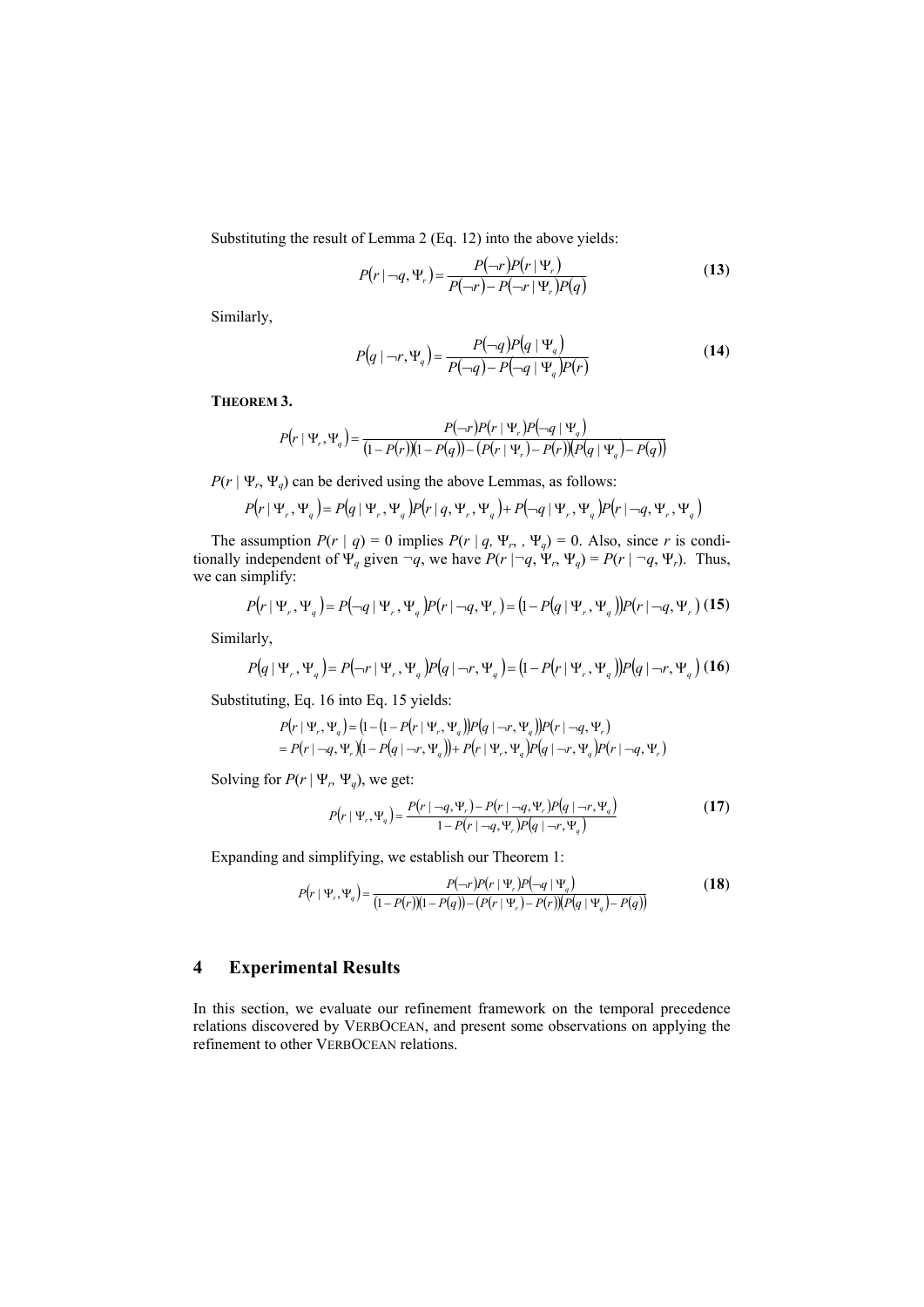### **4.1 Experimental setup**

Following Chklovski and Pantel [2], we studied 29,165 pairs of verbs obtained from a paraphrasing algorithm called DIRT [4]. We applied VERBOCEAN to the 29,165 verb pairs, which tagged each pair with the semantic tag *happens-before*, *happens-after* and *no temporal precedence*3.

For our experiments, we randomly sampled 1000 of these verb pairs, and presented them to two human judges (without revealing the VERBOCEAN tag). The judges were asked to classify each pair among the following tags:

Happens-before with entailment Happens-before without entailment Happens-after with entailment Happens-after without entailment Another semantic relation No semantic relation

For the purposes of our evaluation, tags *a* and *b* align with VERBOCEAN's *happensbefore* tag, tags *c* and *d* align with the *happens-after* tag, and tags *e* and *f* align with the *no temporal relation* tag<sup>4</sup>. The Kappa statistic [7] for the task was  $\kappa = 0.78$ .

### **4.2 Refinement results**

Table 2 shows the overall accuracy of VERBOCEAN tags on the 1000 verb pairs randomly sampled from DIRT. Each row represents a different refinement. The number in parentheses is  $P_{min}$ , the threshold value for the strength of the relation from Section 3.1. As the threshold is increased, the refinement algorithm requires greater evidence (more supporting paths and absence of opposing evidence) to trigger a temporal relation between a pair of verbs.

Table 3 shows the reassignments due to refinement. At the 0.5 level, the refinement left 76 of 81 relations unchanged, revising 3 to *happens-after* and 2 to *no temporal relation*. Similarly, only two of the original *happens-after* relations were changed with refinement. However, of the 849 originally tagged *no temporal relation*, the refinement moved 113 to *happens-before* and 109 to *happens-after*. The precision of the 0.5 refinement on the *no temporal relation* tag increased by 4%; however, the precision on the temporal relations decreased by 5.7%. At the 0.95 refinement level, 54 of the 81 relations originally tagged *happens-before* and 45 of the 70 relations originally tagged *happens-after* were changed to *no temporal relation*. Only 34 of the 849 *no temporal relations* were changed. At this level, the precision of *no temporal relation* tag decreased by 0.8% and the temporal relations' precision increased by 4%.

Hence, at the 0.5 level, pairs classified as *no temporal relation* were improved while at the 0.95 level, pairs classified as a temporal relation were improved. To lev-

 <sup>3</sup> VERBOCEAN actually produces additional relations such as *similarity, antonymy, strength* and *enablement*. For our purposes, we only consider the temporal relations.<br><sup>4</sup> In future work, we plan to use the judges' classifications to evaluate the extraction of entail-

ment relations using VERBOCEAN.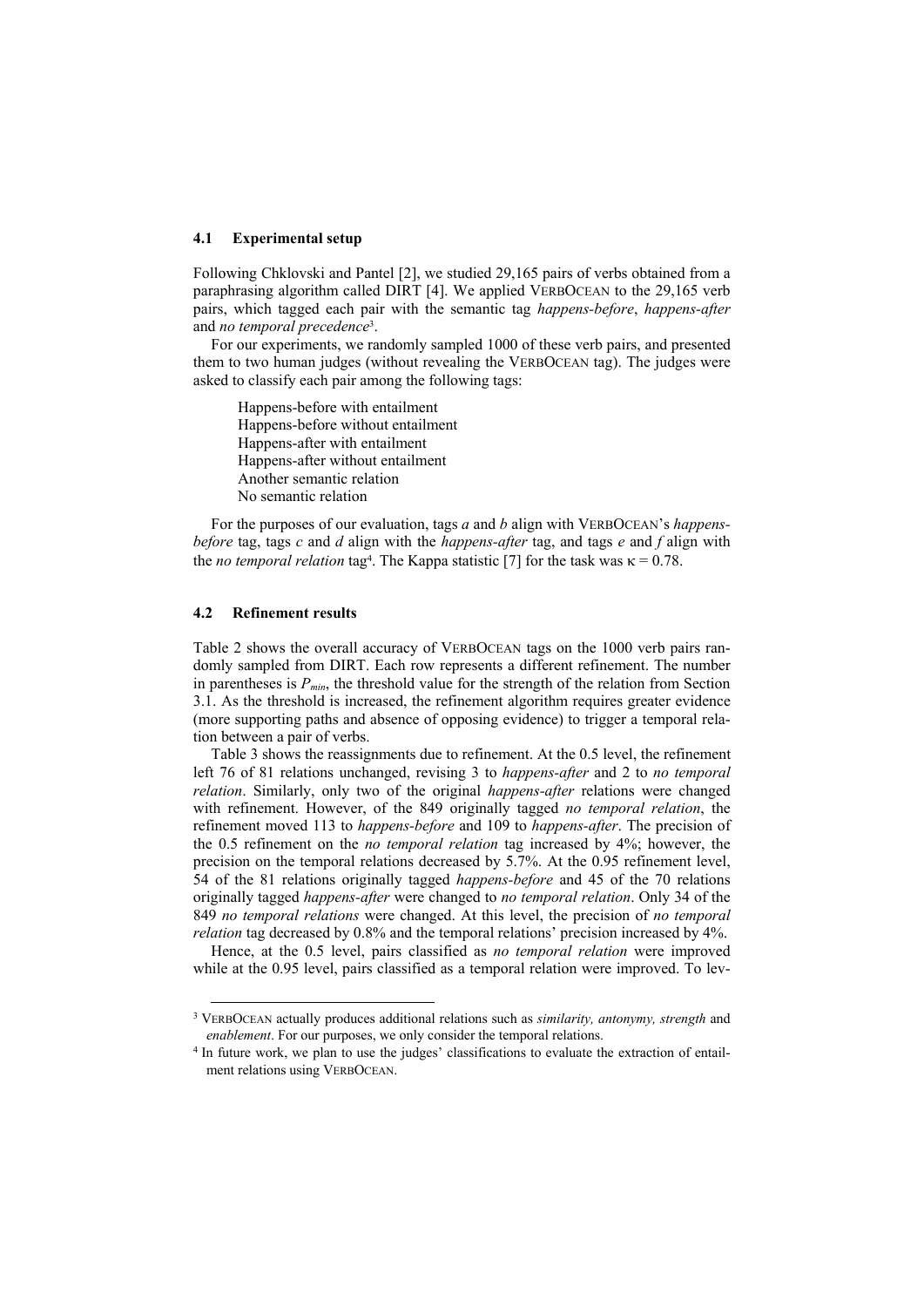|                  |        | Accuracy |                    |
|------------------|--------|----------|--------------------|
|                  | Judge1 | Judge2   | Total              |
| Unrefined        | 80.7%  | 74.8%    | $77.7\% \pm 2.0\%$ |
| Refined $(0.5)$  | 66.0%  | 63.7%    | $64.8\% \pm 2.6\%$ |
| Refined $(0.66)$ | 75.4%  | 71.7%    | $73.5\% \pm 2.4\%$ |
| Refined $(0.9)$  | 83.1%  | $77.2\%$ | $80.2\% \pm 2.1\%$ |
| Refined $(0.95)$ | 84.5%  | 78.0%    | $81.3\% \pm 1.9\%$ |
| Refined (Combo)* | 86.8%  | 81.3%    | $84.0\% \pm 2.4\%$ |

**Table 2**. Accuracy (95% confidence) of VERBOCEAN on a random sample of 1000 verb pairs tagged by two judges.

\* Combo combines the *no temporal relation* from the 0.5 and the *happens-before* and *happens-after* from the and 0.95 refinements, where the reported accuracy is computed on the subset of 716 verb pairs for which the algorithm is most confident.

**Table 3**. Allocation change between semantic tags due to refinement.

| Happens-Before | Happens-After | No Temporal Relation |  |
|----------------|---------------|----------------------|--|
| 81             | 70            | 849                  |  |
| 190            | 180           | 630                  |  |
| 118            | 124           | 758                  |  |
| 53             | 66            | 881                  |  |
| 40             | 46            | 914                  |  |
|                |               |                      |  |

erage benefits of the two, we applied both the 0.5 and 0.95 level refinements and kept *happens-before* and *happens-after* classifications from the 0.95 level, and kept the *no*  temporal relation classification from the 0.5 level.<sup>5</sup> 284 verb pairs were left unclassified. On the 716 classified verb pairs, refinement improved accuracy by 6.3%.

Figures 1 and 2 illustrate the refinement precision and recall for each semantic tag. Both annotators have agreed on 819 verb pairs, and we examined performance on these. Figure 3 shows a higher precision on these pairs as compared to the overall set, illustrating that what is easier for the annotators is easier for the system.

## **4.3 Observations on Refining Other Relations**

We have briefly investigated refining other semantic relations in VERBOCEAN. The extent of the evaluation was limited by availability of human judgments. We randomly sampled 100 pairs from DIRT and presented the classifications to three human judges for evaluation [2].

<sup>&</sup>lt;sup>5</sup> This combination is guaranteed to be free of conflicts in classification because it is impossible for a relation to be classified as temporal at the 0.95 threshold level while being classified as non-temporal at the 0.5 level.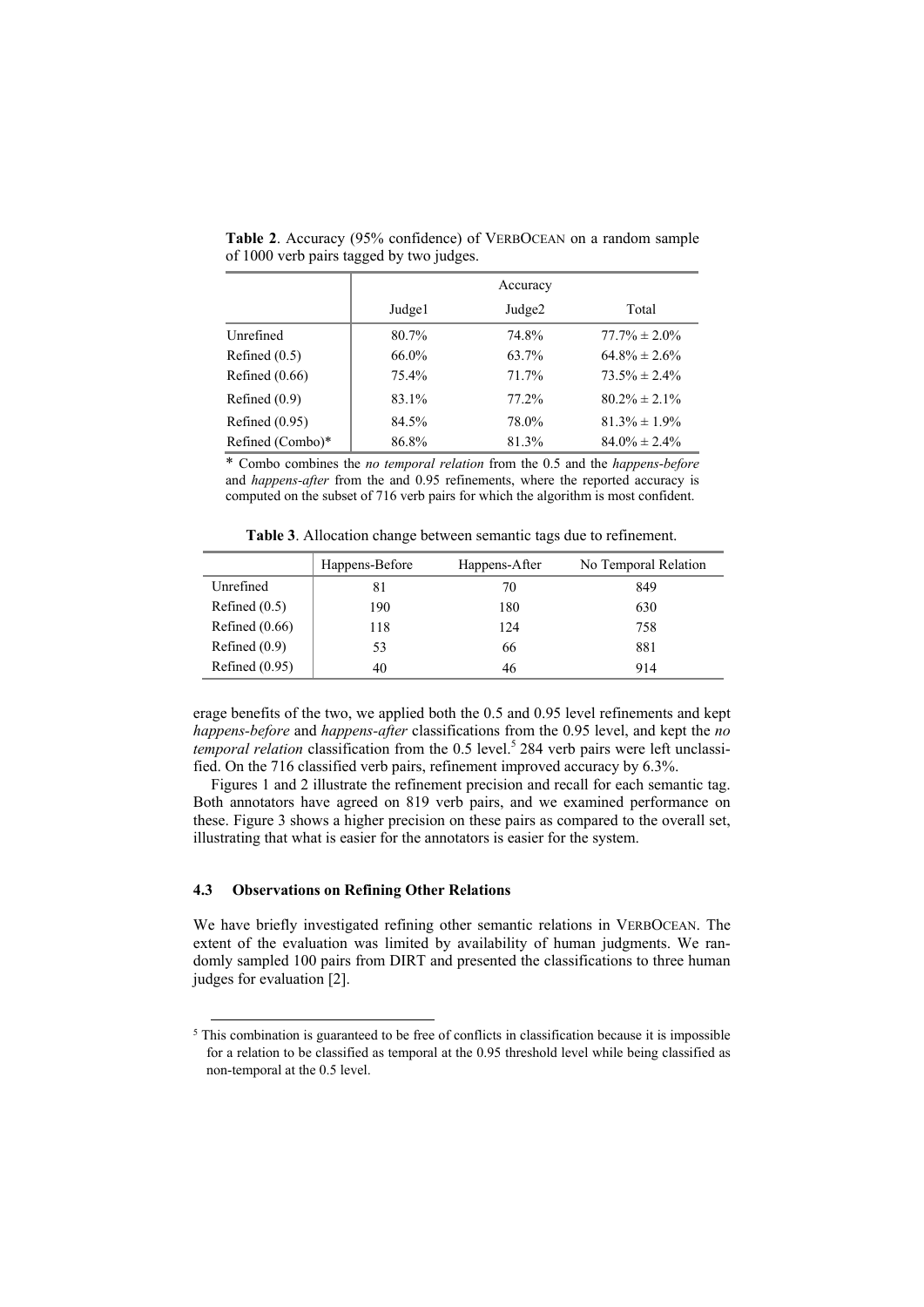| Verb 1    | Verb 2     | <b>VERBOCEAN</b><br>Relation | Refinement<br>Relation | Judge 1 Relation | Judge 2 Relation | Judge 3 Relation |
|-----------|------------|------------------------------|------------------------|------------------|------------------|------------------|
| attach    | use        | happens-before<br>similar    | similar                | none             | none             | none             |
| bounce    | get        | weaker than                  | stronger than          | none             | none             | none             |
| dispatch  | defeat     | opposite                     | none                   | none             | none             | happens-before   |
| doom      | complicate | opposite                     | similar*               | none             | stronger-than    | stronger-than    |
| flatten   | level      | stronger than                | no relation*           | similar          | similar          | similar          |
| outlaw    | codify     | similar                      | opposite               | none             | none             | opposition       |
| privatize | improve    | happens-before               | none                   | happens-before   | happens-before   | happens-before   |

**Table 4**. Seven relations in VERBOCEAN refined by a small test run on other relations.

\* only revision of relation to its opposite or "none" was attempted here

Of the 100 pairs, 66 were identified to have a relation. We applied our refinement algorithm to VERBOCEAN and inspected the output. On the 37 relations that VERBOCEAN got wrong, our system identified six of them. On the remaining 29 that VERBOCEAN got correct, only one was identified as incorrect (false positive). Hence, on the task of identifying incorrect relations in VERBOCEAN, our system has a precision of 85.7%, where precision is defined as the percentage of correctly identified erroneous relations. However, it only achieved a recall of 16.2%, where recall is the percentage of erroneous relations that our system identified. Table 4 presents the relations that were refined by our system. The first two columns show the verb pair while the next two columns show the original relation in VERBOCEAN.

### **4.4 Discussion**

Our evaluation focused on the presence or absence of relations after refinement, without exploiting the fact that our framework also updates confidences in a given relation. The additional information about confidence can benefit probabilistic inference approaches (e.g., [3]).

Possible extensions to the algorithm include a more elaborate inference from graph structure, for example treating the absence of certain paths as counter-evidence. Suppose that relations A *happens-before* B and A *similar* A' were detected, but the relation A' *happens-before* B was not. Then, the *absence* of a path

A similar A' happens-before B

suggests the absence of A *happens-before* B.

Other important avenues of future work include applying our framework to other relations (e.g., *strength* in VERBOCEAN) and to better characterize the refinement thresholds.

# **5 Conclusions**

We presented a method for refining edges in graphs by leveraging the semantics of multiple noisy paths. We re-estimated the presence of an edge between a pair of nodes from the evidence provided by multiple indirect paths between the nodes. Our ap-